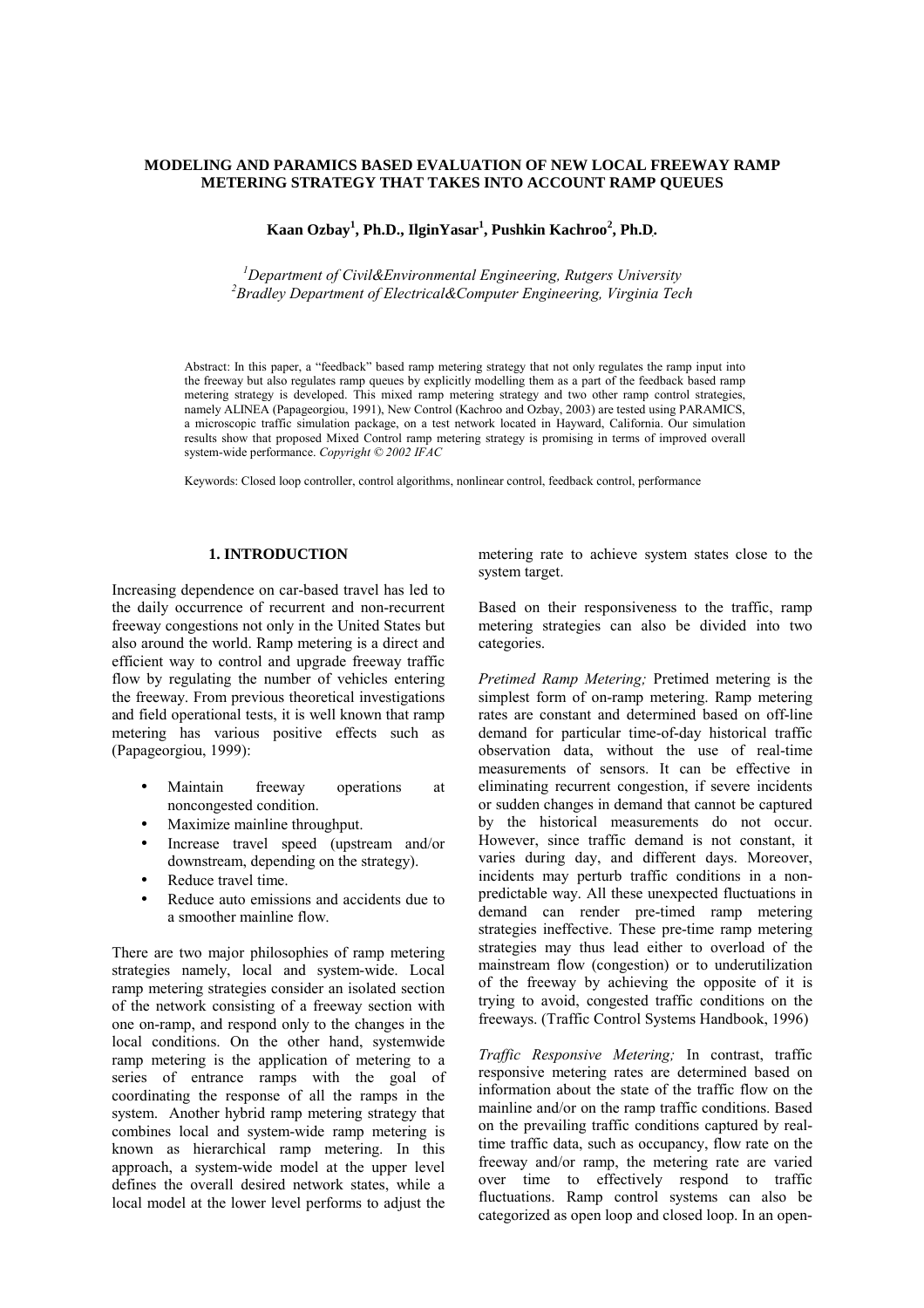loop ramp control system (demand capacity control, upstream occupancy control, etc.), the control input (for example, ramp metering rate) is independent of the system output, the existing traffic conditions (e.g., volume, occupancy, etc.). One of the important factors in freeway control is the management of the metering queue. In fact, a ramp metering application, aiming at avoiding or reducing congestion on the freeway, may have a positive or/and a negative impact on the adjacent road network traffic. In both demand-capacity control and upstream occupancy control, ramp-metering rate is set to minimum, if the threshold values for downstream capacity are reached or exceeded; therefore, on ramp queues are not handled directly in these controls (Banks, 1990). In closed loop control, the system output is fed back, and the input is modified by an appropriate regulator to keep the output near its set value despite the influences of time-variant disturbances (for example, flow on the upstream of the ramp). One of the most widely used algorithms in this category is ALINEA (Papageorgiou et al., 1991). ALINEA is a linearized local-feedback control algorithm that adjusts the metering rate to keep the occupancy downstream of the on-ramp at a prespecified level, called the occupancy set point. ALINEA uses feedback regulation to maintain a desired level of occupancy, or the target occupancy, which is usually chosen to be the critical occupancy, and apply the kinematic wave theory with locally calibrated fundamental diagrams as the underlying traffic model.

ALINEA, closed-loop ramp metering strategy, suggested by Papageorgiou, *et a*l. (1991), to be applied at the time instants  $kT$ ,  $k = 0,1,2,...$ , for any sample time interval  $T$  (e.g.,  $T = 60$  sec) is

$$
r(k) = r(k-1) + K_R[\hat{o} - o_{out}(k)]
$$
 (1)

Where  $K_R > 0$  is a regulator parameter,  $\hat{o}$  is a set (desired) value for the downstream occupancy (typically, but not necessarily,  $\hat{\rho} = o_{cr}$  may be set, in which case the downstream freeway flow becomes close to  $q_{cap}$ , see Fig. 1),  $r(k-1)$  is the last onramp volume, and  $r(k)$  is the current ramp volume.



Fig. 1. The fundamental diagram (May, Adolf)

The set value,  $\hat{o}$ , may be changed any time, and thus ALINEA may be embedded into a hierarchical control system with set values of the individual ramps being specified in real time by a superior coordination level or by an operator.

Some of these freeway ramp metering strategies have already been field tested and implemented in the USA and Europe. Some others that are still being developed are being tested using several simulation models (e.g., H. Zhang and Stephen G. Ritchie, 1995, N.B. Goldstein and K.S.P. Kumar, 1982). A preliminary version of ALINEA and some popular previous control strategies have been implemented and tested on an on-ramp of the Boulevard Peripherique in Paris during an experimentation period of 6 months. Results of this study and other field results from current operational sites; such as, Brancion, Chatillion and Italie of the Boulevard Peripherique in Paris, showed a clear success of ALINEA in preventing congestion and increasing traffic throughput.

#### **2. MOTIVATION**

One of the major criticisms of the ramp metering has been the delay caused on the ramps due to the queues created by ramp metering strategies that are developed to just optimize traffic flow on the freeway. States like New Jersey have been reluctant to deploy ramp-metering solutions due to the concerns about queue spillovers to the local streets. Unacceptably long ramp queues can create spillover on the arterial streets by causing system-wide delays that mainly favour freeways. Moreover, the drivers who are stuck in long queues on the ramps that are metered can experience considerably high delays.

It is true that most of the ramp metering strategies proposed so far do not directly consider on-ramp queues. The most popular implementation strategy is to use override tactics that will turn off the ramp metering until the queue length is below certain threshold value.

New Control is a new nonlinear control design proposed by Kachroo and Ozbay (Book, 2003) for an isolated ramp-metering problem is shown below:

$$
u(k) = -K\big[o(k) - o_{cr}\big] + \big[q_{out}(k) - q_{in}(k)\big] \quad (2)
$$

Where,  $u(k)$  is the metering rate at time step k, K is the regulator parameter (constant),  $o(k)$  is the current downstream occupancy at time step k,  $o_{cr}$  is the set occupancy value,  $q_{in}(k)$  is the flow entering the freeway section at time step k,  $q_{out}(k)$  is the flow leaving the freeway section at time step k.

This control law guarantees that  $\lim_{k \to \infty} (\rho - \rho_{cr})^2 \to 0$ , which is the objective of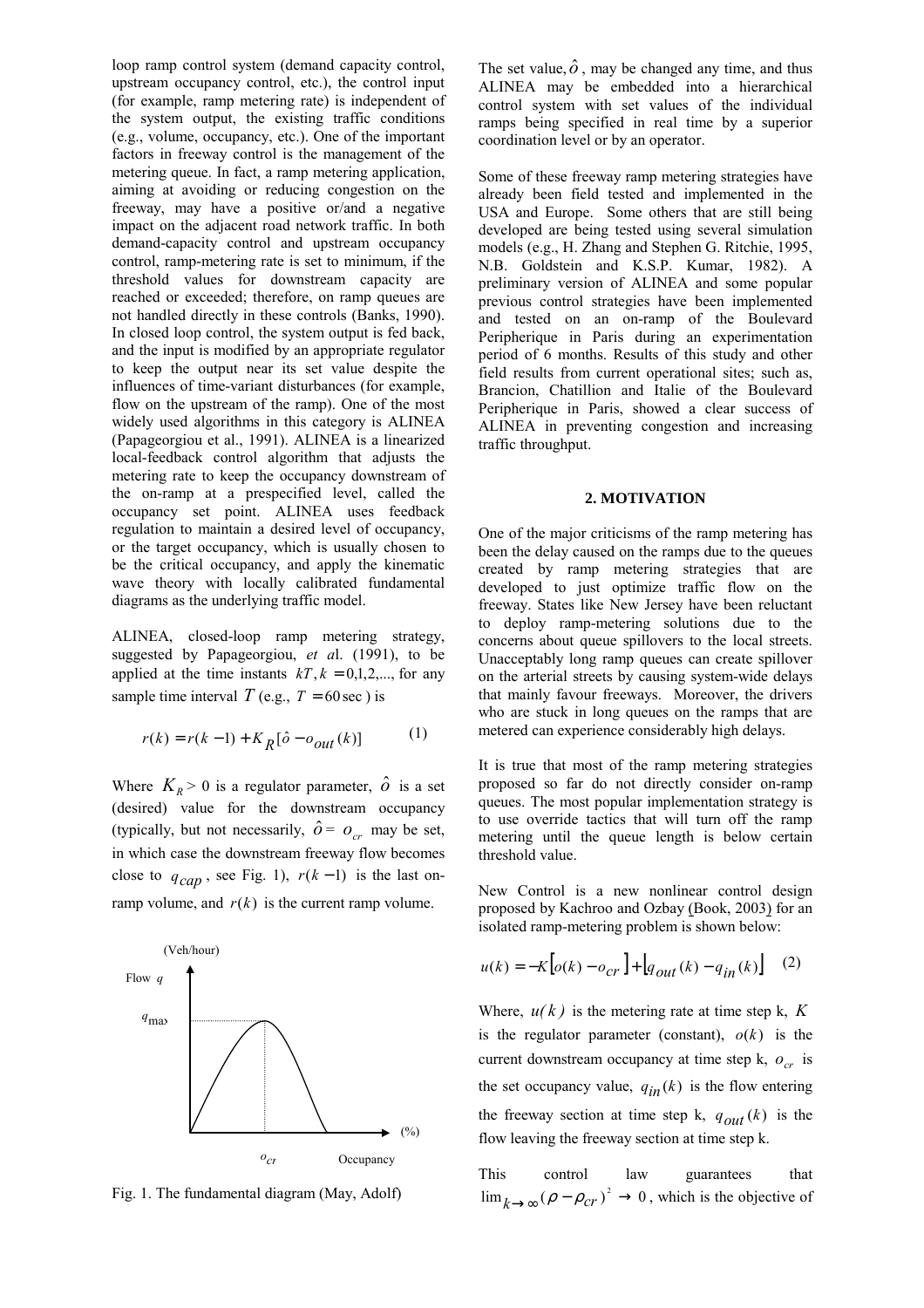the controller. In fact, it guarantees that the rate of convergence of  $o - o_{cr}$  is geometric at a rate dictated by the control gain *K*. However, this control does also not take into account ramp queues. Instead, they are handled via threshold values depending on the storage capacity of the ramp.

Since aforementioned control laws use threshold activation approach to identify ramp queue formation these ramp metering strategies are reactive rather than proactive. This type of reactive control, which depends on threshold activation, produces unwanted oscillations when it switches between trying to disperse the excessive ramp queue and trying to regulate mainline congestion. One possible way to avoid this problem is to adjust the metering rates in such a way that the overflow of ramp queues do not occur. The mixed ramp control law briefly described in the next section attempts to achieve that objective by incorporating both freeway and ramp conditions into a single control law.

# **3. MIXED CONTROL MODEL DESCRIPTION**

The majority of the ramp metering algorithms usually give priority to freeway traffic but also give some consideration to traffic on entrance ramps when delays on entrance ramps are about to spill back onto surface streets. This creates an unstable condition on the ramp, which demands higher metering rates. Eventually, higher metering rates again put more demand on freeway, which leads to fluctuation in the freeway traffic.

To eliminate this situation, one can do a few things. The most straightforward way is to monitor the queue on the ramp and adjust the metering rate gradually to prevent the queue become critical in a smooth manner.

Hence, Mixed Control, the new "traffic responsive ramp metering control law", is developed to maximize the throughput on the freeway without creating long queues on the ramp. This goal can be achieved by developing a ramp metering control law that considers bit queue on the ramp and traffic conditions on the freeway. This control algorithm shortens the long ramp queues, which are created by ramp metering, by calibration of the weighting parameters for freeway and ramp ( $w_1, w_2$ ).

# Table1 Description of system variables

| <b>Variables</b>              | <b>Description</b>              |
|-------------------------------|---------------------------------|
| $f_1(k)$                      | The flow entering the freeway   |
|                               | section at time step k          |
| $f_2(k)$                      | The flow entering the ramp at   |
|                               | time step k                     |
| u(k)                          | Metered ramp flow at time step  |
|                               | k                               |
| $\rho(k)$                     | Freeway density for section "i" |
| $\rho_{\scriptscriptstyle c}$ | The critical value of section   |
|                               | density (veh/mile)              |

| $q_{out}(k)$                | The flow leaving the freeway<br>section at time step k |
|-----------------------------|--------------------------------------------------------|
| queue <sub>ramp</sub> $(k)$ | Queue length on the ramp at<br>time step k             |
| $w_1, w_2$                  | Weight factors, $w_1 + w_2 = 1$                        |
| K                           | Control gain, $0 < K < 1$                              |
| T                           | Time step duration                                     |
| $\Delta x$                  | Length of the freeway section                          |

The model of a freeway section is shown in Fig. 2.



Fig. 2. Isolated Freeway Ramp

This traffic responsive ramp metering control achieves its goal, namely maximization of the throughput on the freeway without creating long queues on the ramp, by minimizing an error function.

Control Objective  
\n
$$
e(k) = w_1 \mid \rho(k) - \rho_c \mid +w_2 \text{queue} \text{ramp}
$$
\n(3)

The error function, which takes into account these two objectives, determines how much importance should be given to freeway density and queue length on the ramp with the help of weights  $W_1$  and  $W_2$ .

Appropriate values of the parameters,  $w_1$  and  $w_2$ , are determined by taking the objectives of the system into consideration. The system can be in two regions. One region is where the traffic density is greater than the critical density. The other region is where the traffic density is equal to or less than the critical density. Two sub-sections can be combined to come up with a control law that is applicable in both regions. The overall control law therefore is given by

$$
u = G^{-1}[-F + Ke(k)]
$$
 (4)

where

$$
F = sign(\rho(k) - \rho_c)w_1[\rho(k) - \rho_c \tag{5}
$$

+
$$
\frac{T}{\Delta x}(-q_{out}(k) + f_1(k))
$$
  
+
$$
w_2[queue_{ramp}(k) + Tf_2(k)]
$$

and

$$
G = [sign(\rho(k) - \rho_c)w_1 \frac{1}{\Delta x} - w_2]T
$$
\n(6)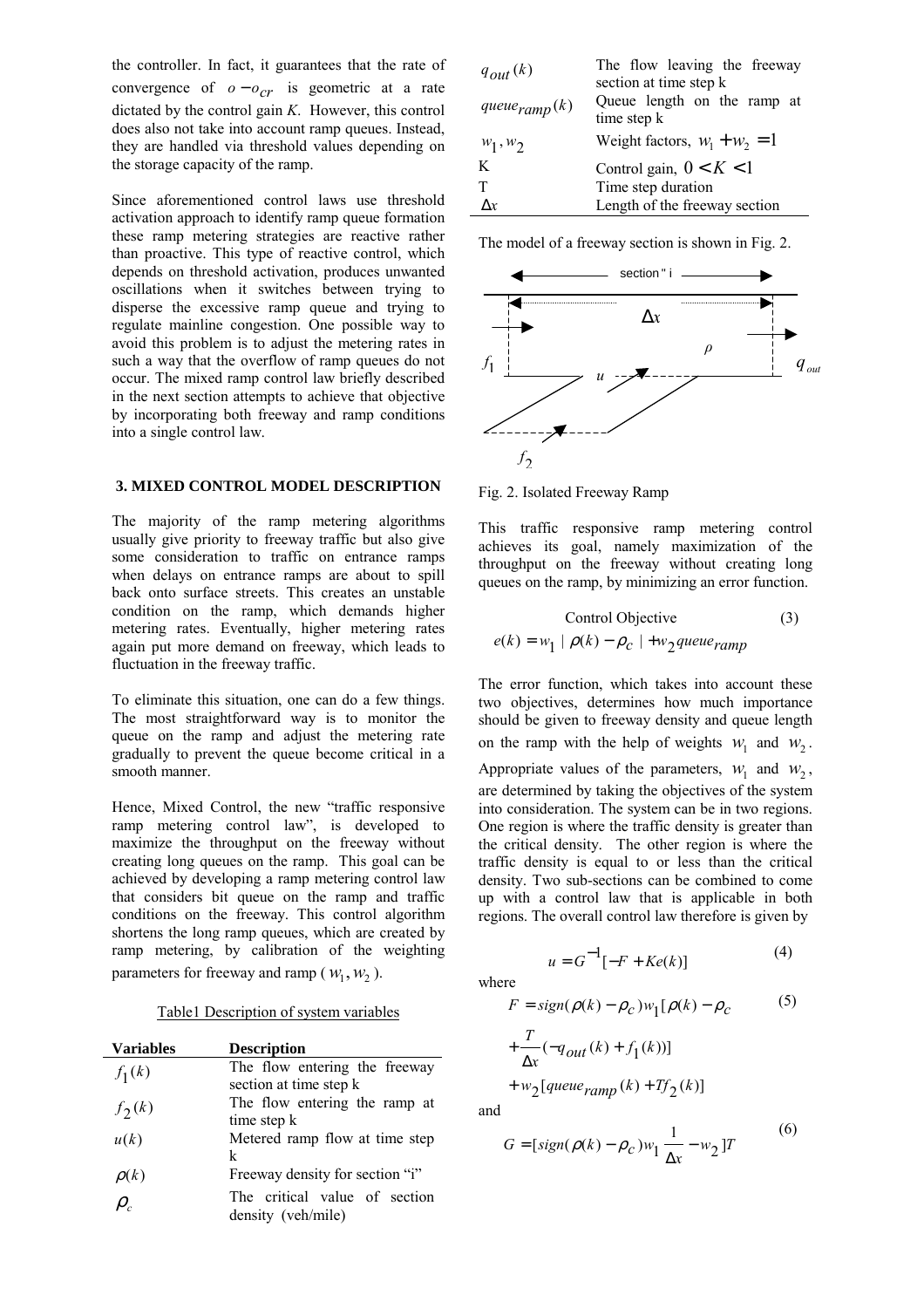#### **4. SIMULATION**

Fig. 3 shows a screen capture of the PARAMICS model of test network located in Hayward, California, created using the available geometric and traffic demand data. Then, an Application Programming Interface (API) was written to assign demand in PARAMICS every minute in such a way that the number of vehicles generated in PARAMICS every minute closely matches with the number of vehicle counts obtained from the loop detectors. Further calibration and validation of the model were performed based on real world data from the Freeway Patrol Evaluation Project Database, conducted as a part of the PATH program at the University of California, Berkeley (Petty et al., 1995). The overall behaviour of the model was calibrated by adjusting the "mean headway", the "mean reaction time" to obtain results close to real world data. The values of the mean target headway and the mean reaction time calibrated as 1.6 seconds and 0.4 seconds, respectively. After the model calibration, the output is observed quantitatively and qualitatively to represent field data within an acceptable level of accuracy. Therefore, the calibrated and validated model was used to simulate the traffic operations of the study site. The simulation was run with three different seeds (117,120, 125) for each scenario, and the average of the results are tabulated in the simulation results section.



Fig. 3. PARAMICS model of the study network

The number of lanes on the 9.2 miles long study section varies between 3 to 5 lanes. The simulation was run for 3 hours and 15 minutes, allowing the initial 1 hour 15 minutes for loading the facility and 1 hour at the end to eliminate any effects from the simulation ending. Since the main goal of this paper is to test "isolated ramp metering" strategies, ramp metering was applied only to the ramp shown in zone 5 of Fig 3. The freeway section upstream and downstream of ramp consisted of 5 lanes, with 1-lane on ramp. Statistics are collected for the one-hour portion of the simulation from the detectors located 721.6 ft downstream and 468.3 ft upstream of the ramp and two additional detectors, one at the exit and one at the entrance of the ramp.

Critical occupancy of the freeway section used for control strategies implementations is found as 26% with the help of flow density curve produced using PARAMICS report data. Set occupancy for all control strategies was chosen as 25%. Free flow speed is taken as 60 mph. To be able to test the ramp metering strategies under fairly congested traffic conditions, the hourly demands from zones 2 were taken to be by 35% more and 5 (ramp demand) to zone 1 were taken to be by 3% less than the observed hourly demands from zones 2 and 5 to zone 1, that were given as 5050 veh/hr and 580 veh/hr, respectively. The vehicles file, which was generated automatically, was edited to represent the traffic on the study network (85% cars, 7.8% light goods vehicles, 3.2% ordinary goods vehicles class 1,2.8% ordinary goods vehicles class 2, 1.2% coaches). The description of characteristics of each vehicle, and assignment information for each vehicle type are presented in PARAMICS Modeller Manual.

In PARAMICS model of a network, Plan file or an API can be used to simulate actuated signals. In this study, however, we used plans file, which consists of a description of any signal plan that should be used within the network. Time step was taken as 2, the default time step, which provides that calculation are done every 0.5 seconds of simulation. In the plans file, it is made sure that the calculated green phase duration is within specified limits, i.e. minimum and maximum values are 2 and 15 seconds respectively.

The three ramp metering strategies were implemented as follows:

In ALINEA implementation, a queue override strategy that sets the green time to its maximum allowed value when the occupancy of the ramp detector exceeds a certain threshold (>45 vehicles on the ramp) is integrated into the ALINEA algorithm, to avoid interference with surface street traffic. The ALINEA regulator constant was calibrated for the study network as 208.57 veh/hr. The time interval to update the metering for all controls is equal to 20 seconds.

In New Control implementation, the similar threshold, as in ALINEA, strategy (>35 vehicles) was used for the on-ramp queue. The control gain, *K*, for the study network, was found as 15996 veh/hr.

In Mixed Control implementation, control gain, K,  $w_1$  and  $w_2$  were calibrated as 0.95 veh/hr, 0.15 and 0.85, respectively. Unlike ALINEA and New Control, Mixed Control performs satisfactorily without a queue override strategy that shuts off the ramp metering and creates unwanted fluctuations. This way of regulating smoothly the freeway and queue build-ups gives it superiority over other controls that do not explicitly consider the queues specifically created as a result of ramp metering.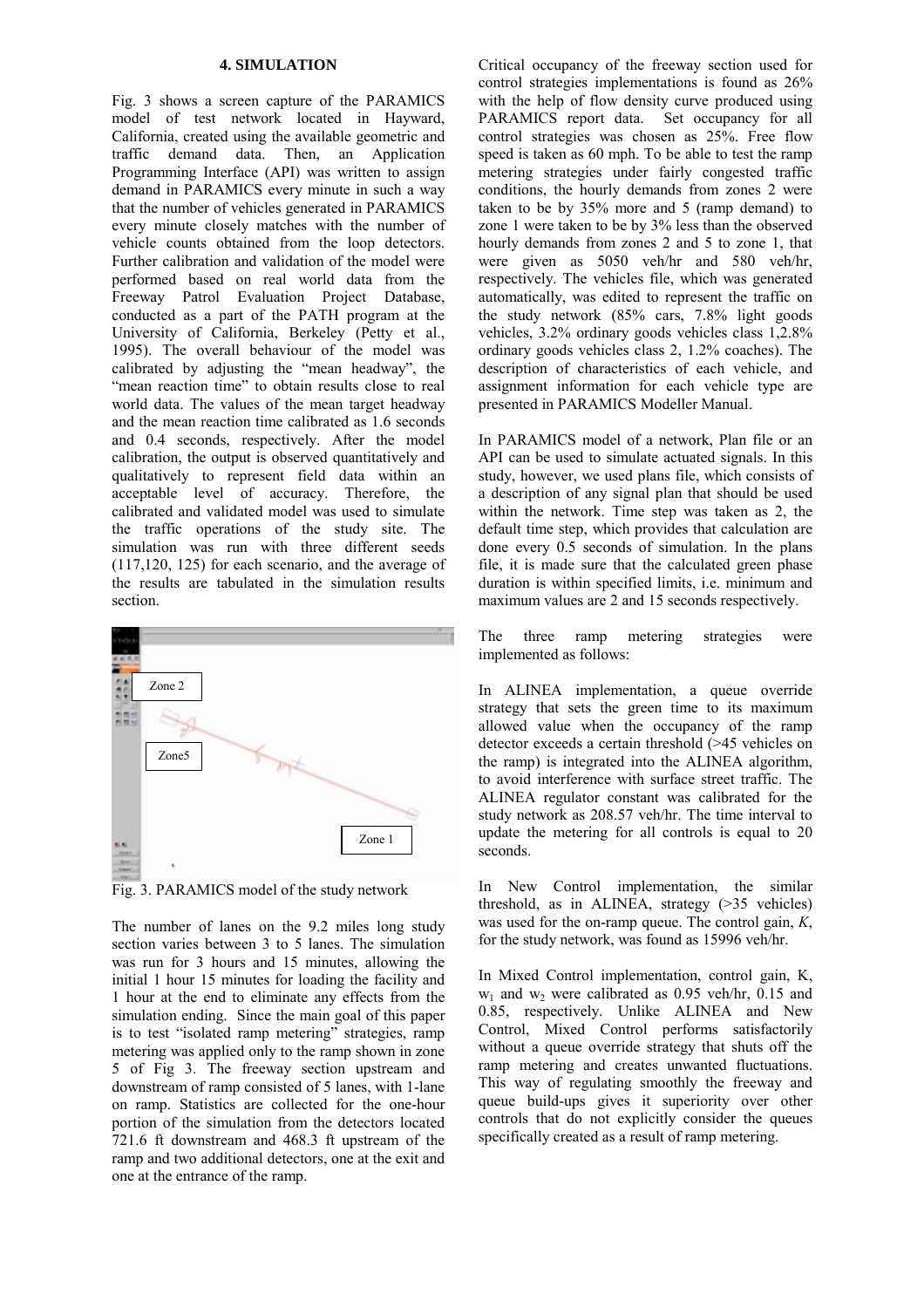| <b>5. SIMULATION RESULTS</b> |  |
|------------------------------|--|
|------------------------------|--|

All the simulations were run for three seed values for each scenario and the average of the results are presented in this section.

Simulation results (Table 2) show that both Mixed Control strategy and ALINEA reduce mean congestion duration on the mainline by 47 %, 36%, respectively, compared to No Control scenario.

New Control (-50%) performed slightly better in reducing the mean congestion duration compared to Mixed Control (-47%) in the expense of large waiting times for the vehicles on the ramp.

| Table 2 Mean congestion duration on the |  |  |
|-----------------------------------------|--|--|
| downstream freeway link                 |  |  |

|                                 | No<br>Control | <b>Alinea</b> | <b>New</b><br>Control | <b>Mixed</b><br>Control |
|---------------------------------|---------------|---------------|-----------------------|-------------------------|
| No of time                      | 125           | 80            | 62                    | 66                      |
| step<br>Mean<br>congestion      | 41.67         | 26.67         | 20.67                 | 22.00                   |
| duration<br>(minute)<br>%Change |               | $-36.00$      | $-50.40$              | -47 20                  |

For the controls, which do not consider the on-ramp queue, it becomes hard to handle on-ramp and freeway at the same time when the traffic is at fairly congested level. That is, when the threshold is reached, instead of improving the freeway conditions, they try to release excessive number of vehicles on the ramp to prevent spillbacks onto arterial streets by setting maximum green phase time; therefore, this results in fluctuations in the freeway traffic.

#### Table 3 Average downstream occupancy

|         | No.<br><b>Control</b> | Alinea | <b>New</b><br>Control | <b>Mixed</b><br><b>Control</b> |
|---------|-----------------------|--------|-----------------------|--------------------------------|
| Average | 0.280                 | 0.255  | 0 241                 | 0.251                          |
| %Change | $\qquad \qquad$       | $-893$ | $-1393$               | $-10.36$                       |

All the controls were able to reduce the average downstream occupancy compared to No Control scenario. The downstream occupancy was reduced below critical occupancy, 26%, by all three controls strategies. ALINEA reduced the downstream occupancy by 9%, whereas New Control and Mixed Control reduced the same measure by 14% and 10%, respectively (Table 3).

## Table 4 Average downstream link speed and link density

|                | No<br>Control | Alinea | <b>New</b><br>Control | <b>Mixed</b><br>Control |
|----------------|---------------|--------|-----------------------|-------------------------|
| Avg.Down.      | 32.22         | 37 23  | 39.01                 | 37.49                   |
| <b>Speed</b>   |               |        |                       |                         |
| %Change        |               | 15.57  | 21.08                 | 16.36                   |
| Avg.Down.      | 48.58         | 42.23  | 41 44                 | 42.97                   |
| <b>Density</b> |               |        |                       |                         |

**% Change** - -13.07 -14.69 -11.56

The average freeway speed, measured for the simulation period, has increased with the implementation of all the controls (Table 4). Similarly, all the controls achieved producing lesser density values on the downstream link of the freeway (Table 4). From these results, it can be easily observed that freeway ramp metering can be an effective way to reduce freeway congestion by regulating incoming ramp demand.

However, it is important to carefully analyze the system-wide impact of these improvements on the freeway. Table 5 shows system-wide performance of each ramp control strategy and compares them to the "no control" scenario.

| Table 5 Link travel times of the system |
|-----------------------------------------|
| (vehicle.hour)                          |

|                     | N <sub>0</sub><br><b>Control</b> | <b>Alinea</b> | <b>New</b><br><b>Control</b> | <b>Mixed</b><br><b>Control</b> |
|---------------------|----------------------------------|---------------|------------------------------|--------------------------------|
| A=Upstream          | 110.40                           | 110.56        | 100.90                       | 105.23                         |
| $%$ Change          |                                  | 0.15          | $-8.60$                      | $-4.69$                        |
| B=Downstream        | 343.21                           | 325.69        | 308.36                       | 310.96                         |
| % Change            |                                  | $-5.10$       | $-10.15$                     | $-9.39$                        |
| C=Ramp link         | 11.43                            | 66.09         | 34.48                        | 12.06                          |
| % Change            |                                  | 478.00        | 201.53                       | 5.51                           |
| $A+B+C$             | 465.04                           | 502.34        | 443.75                       | 428.25                         |
| %Change             |                                  | 8.02          | $-4.58$                      | $-7.91$                        |
| <b>Total System</b> | 1987.19                          | 2025.49       | 1950.44                      | 1932.27                        |
| % Change            |                                  | 1.93          | $-1.85$                      | $-2.76$                        |

Another performance measure used to analyze the impact of ramp metering is to compare the travel times for the upstream downstream sections and ramp links. New control and Mixed control strategies resulted in decreased travel times on the upstream links. This is due to the fact that ramp demand is very close to the ramp saturation flow.

For upstream  $(8.60 \text{ %})$  and downstream  $(10.15 \text{ %})$ freeway links, New Control provided the best results in terms of achieving largest reduction in the travel time. Mixed Control was also able to reduce travel times by 4.69 % and 9.39 % in the upstream and downstream links, respectively.

However, for the ramp link, Mixed Control produced the best results among all the control strategies. Mixed Control kept the travel times almost close to the No Control case, whereas ALINEA and New Control resulted in increased ramp travel times by 478% and 202%, respectively (Table 5). Even though freeway travel time reductions were the best for New Control, Mixed Control proved to perform better by preventing larger waiting times on the ramp; and therefore resulting in better system-wide performance (upstream+downstream+ramp) level. Total system travel time, consisting of one upstream link, one downstream link and one ramp link, travel time was reduced with Mixed Control by 7.91 %; on the other hand, the corresponding travel time amelioration of New Control was only 4.58% compared to No Control scenario.